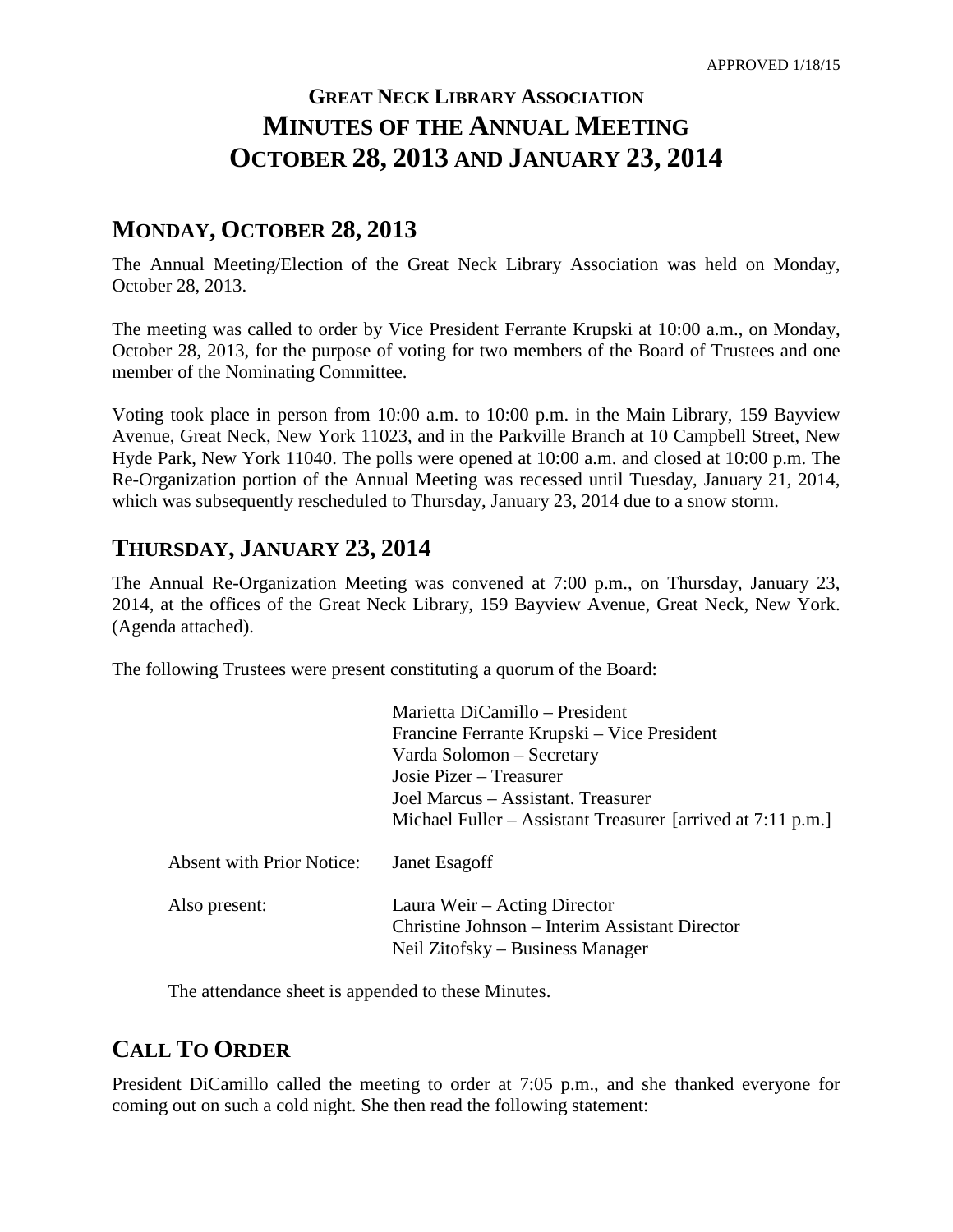As you know 2014 will mark the beginning of a complete renovation of the Great Neck Library main building. Many challenges still lie ahead but every day brings us closer to a new updated building. Committees have been created and have been tasked with certain phases of the building program. The Building Advisory Committee continues to meet with plans evolving and developing.

 $\_$  ,  $\_$  ,  $\_$  ,  $\_$  ,  $\_$  ,  $\_$  ,  $\_$  ,  $\_$  ,  $\_$  ,  $\_$  ,  $\_$  ,  $\_$  ,  $\_$  ,  $\_$  ,  $\_$  ,  $\_$  ,  $\_$  ,  $\_$  ,  $\_$  ,  $\_$  ,  $\_$  ,  $\_$  ,  $\_$  ,  $\_$  ,  $\_$  ,  $\_$  ,  $\_$  ,  $\_$  ,  $\_$  ,  $\_$  ,  $\_$  ,  $\_$  ,  $\_$  ,  $\_$  ,  $\_$  ,  $\_$  ,  $\_$  ,

We would not have been able to achieve our goals without those who participated in the Building Program. They donated their time, efforts and energies – not to mention opinion. We worked as a team and it is my hope that these efforts will continue.

The public's approval of the November 2013 referendum might not have been successful without the selfless efforts of the Great Neck Library staff, the Board of Trustees and members of the public: Allegra Goldberg, Amy Levinson, Don Dillon, Les Kahn, Marianna Wohlgemuth, Mike Currie and Ralene Adler. The BAC welcomes the addition of resident, Alice Merwin who joined this committee in December. We also mustn't forget the efforts of Stu Hochron who recently left Great Neck or Naomi Feldheim who passed away in 2013, both are deeply missed.

I would also like to thank the Public who may have attended an informational meeting, a building meeting, spoken to staff, sent us emails or wrote letters – you then followed through by voting. I thank you all; your level of interest gave us the drive to carry on.

On behalf of the Board of Trustees, we are committed to this project and look forward to that one day in November when we'll all be there cutting the ribbon on our new library.

## **MINUTES**

Upon motion by Varda Solomon, seconded by Josie Pizer, and after discussion, it was,

**RESOLVED**, that the Board of Trustees of the Great Neck Library approve the Minutes of the December 3, 2012, Annual Meeting/Election and January 23, 2013, Annual Re-Organization Meeting, as presented.

**VOTE:** Yes 6 (DiCamillo, Ferrante Krupski, Fuller, Marcus, Pizer, Solomon) MOTION CARRIED UNANIMOUSLY

## **REPORTS**

Reports from the President, Treasurer and the Library Director are in the Annual Report which is attached to these Minutes.

# **PRESENTATION TO RETIRING MEMBERS OF THE NOMINATING COMMITTEE**

President DiCamillo presented a Certification of Appreciation to Joan Adickman and thanked her on behalf of the Board for her three years of service on the Nominating Committee. Linda Cohen and Steven Walk were not present to accept their certificates but they too were thanked for serving on the Nominating Committee for one year.

*Trustee Fuller arrived at this point (7:11 p.m.)*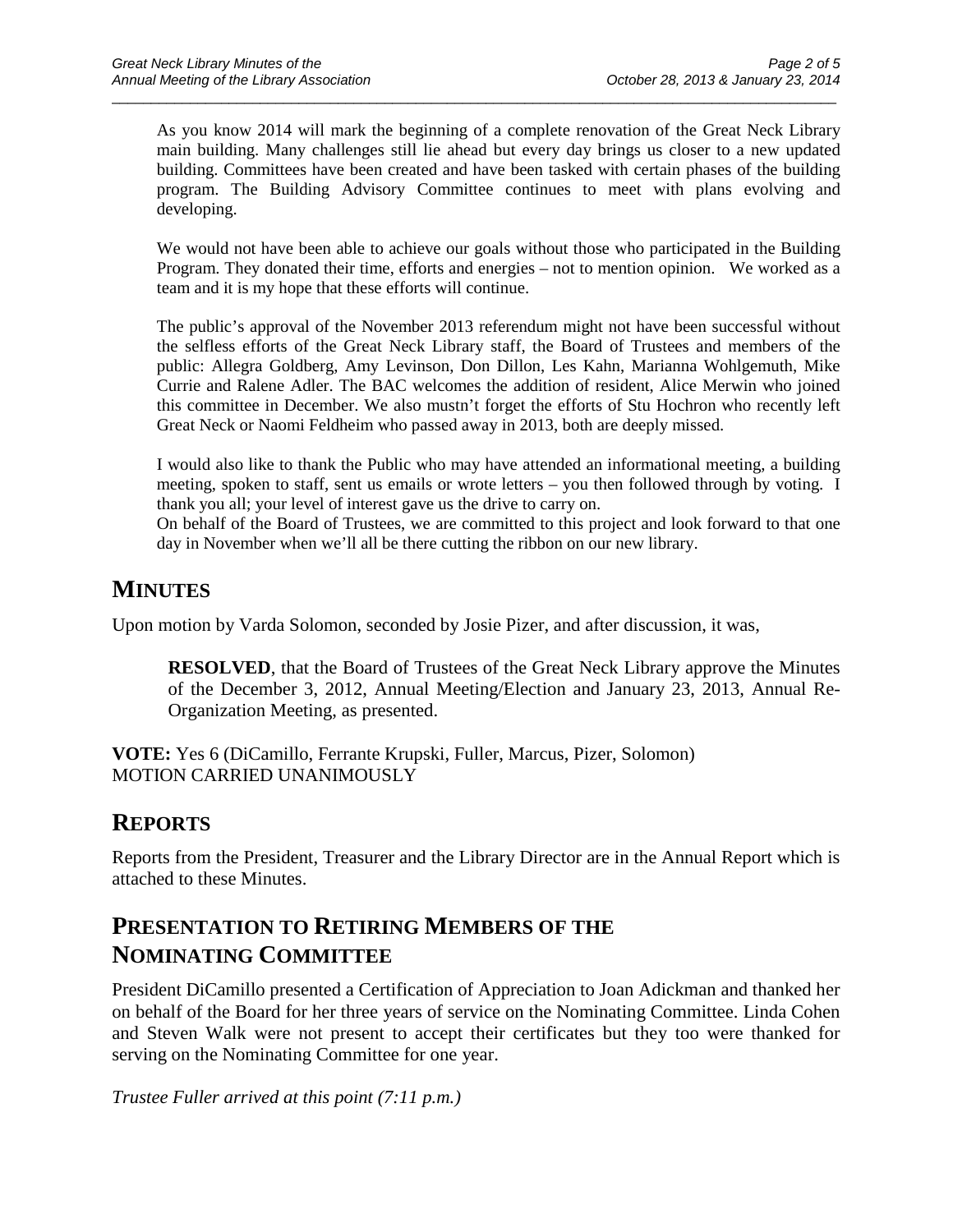## **NEW BUSINESS**

#### a) ELECTION OF OFFICERS

### **President**

Josie Pizer nominated Marietta DiCamillo. There were no other nominations. *Marietta DiCamillo* was unanimously re- elected *President.*

 $\_$  ,  $\_$  ,  $\_$  ,  $\_$  ,  $\_$  ,  $\_$  ,  $\_$  ,  $\_$  ,  $\_$  ,  $\_$  ,  $\_$  ,  $\_$  ,  $\_$  ,  $\_$  ,  $\_$  ,  $\_$  ,  $\_$  ,  $\_$  ,  $\_$  ,  $\_$  ,  $\_$  ,  $\_$  ,  $\_$  ,  $\_$  ,  $\_$  ,  $\_$  ,  $\_$  ,  $\_$  ,  $\_$  ,  $\_$  ,  $\_$  ,  $\_$  ,  $\_$  ,  $\_$  ,  $\_$  ,  $\_$  ,  $\_$  ,

#### **Vice President**

Varda Solomon nominated Francine Ferrante Krupski. No other nominations were received. *Francine Ferrante Krupski* was unanimously re-elected *Vice President.*

#### **Secretary**

Michael Fuller nominated Varda Solomon. There were no other nominations. *Varda Solomon* was unanimously re-elected *Secretary.*

#### **Treasurer**

Francine Ferrante Krupski nominated Josie Pizer. There were no other nominations. *Josie Pizer* was unanimously re-elected *Treasurer***.**

#### **Assistant Treasurer**

Varda Solomon nominated Joel Marcus. There were no other nominations. *Joel Marcus was*  unanimously re-elected *Assistant Treasurer.*

### **Assistant Treasurer**

Joel Marcus nominated Michael Fuller. There were no other nominations. *Michael Fuller* was unanimously re-elected *Assistant Treasurer.*

#### b) 2014/2015 BOARD MEETING DATES

### **Upon motion by Joel Marcus, seconded by Francine Ferrante Krupski, and after discussion, it was,**

**RESOLVED**, that the Board of Trustees of the Great Neck Library accept the calendar of Board of Trustees meetings for 2014/2015 [below].

February 18 – Community Room March 4 (Budget Workshop) – Parkville Branch March 18 (Budget Workshop) – Community Room March 25 – Community Room April 10 (Budget Hearing & Adoption) – Community Room April 29 – Community Room May 20 – Station Branch June 17 – Community Room September 16 – Community Room October 21 – Station Branch October 27 (Monday, 10 a.m. – 10 p.m., Annual Meeting/Election) – Station & Parkville Branches